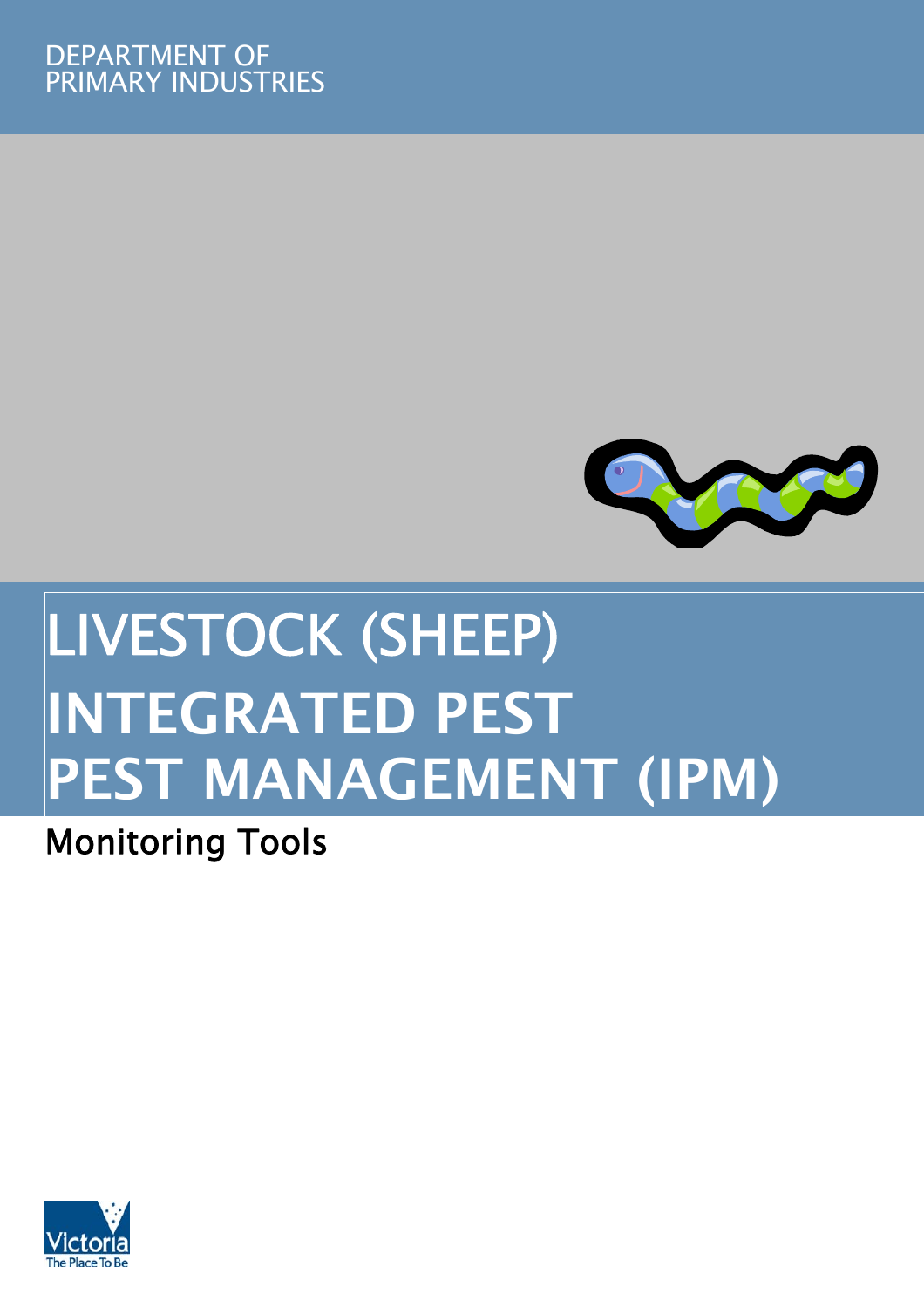Published by the Victorian Government Department of Primary Industries, 2005

Also published on www.dpi.vic.gov.au/science/ems

© The State of Victoria Department of Primary Industries 2005

#### Disclaimer:

This publication may be of assistance to you but the State of Victoria and its employees do not guarantee that the publication is without flaw of any kind or is wholly appropriate for your particular purposes and therefore disclaims all liability for any error, loss or other consequence which may arise from you relying on any information in this publication.

ISBN 1 74146 539 7

Other Monitoring Tools available:

Water (Perenniality and Leakage) Groundwater salinity Risk of Phosphorus (P) loss Nitrogen (N) monitoring Groundcover/soil erosion Soil fertility Soil structure Soil health Soil acidity Subsoil Tool Sustainable livestock carrying capacity Herbicide Resistance Remnant vegetation (Biodiversity) Energy efficiency







**Australian Government** 

**Department of Agriculture, Fisheries and Forestry** 

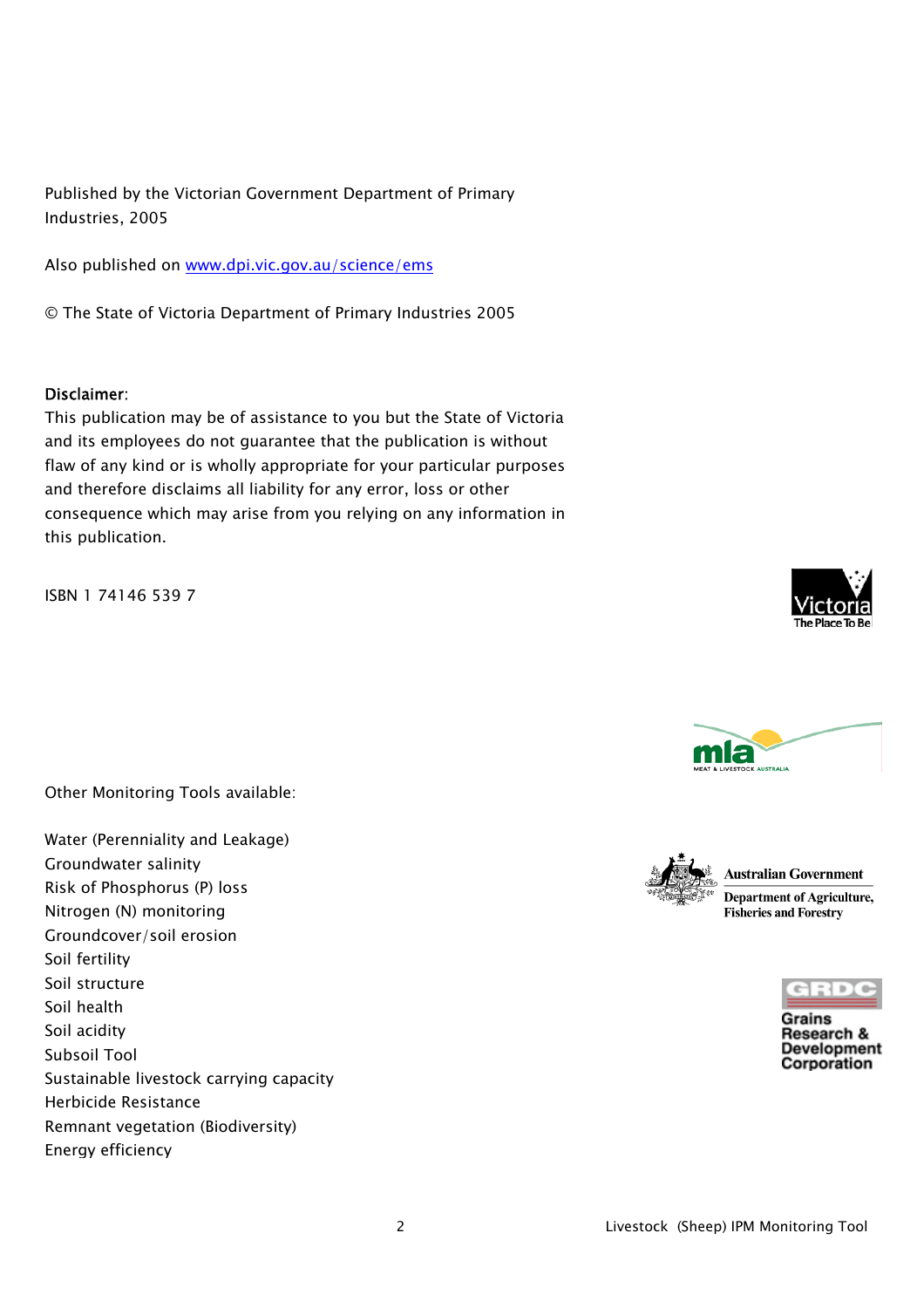# LIVESTOCK (SHEEP) INTEGRATED PEST MANAGEMENT (IPM) MONITORING TOOLS

Integrated Pest Management (IPM) is an important aspect of sustainable agriculture. It is based on the planned and strategic use of pest control methods (including chemicals and a range of other methods) – not simply using chemicals as part of a set routine.

Drench resistance is becoming a very serious problem for the sheep industry in Australia. This tool will provide you with background information on livestock IPM, how drench resistance develops and various generic strategies to deal with it. It is recommended, however, that you contact your local livestock expert for management strategies for your area.

The IPM tools outlined below will allow you to manage internal and external livestock pests based on the principles of IPM

#### TOOL A: Internal parasites in sheep (worms)

TOOL B: External parasites (blowfly in sheep)

#### What is Integrated Pest Management (IPM)?

During the 1940's and 50's Australian agriculture relied heavily on the use of broad-spectrum pesticides to control pests. However, as reliance on chemicals has grown over the years more and more pests and weeds have developed resistance to herbicides, insecticides and fungicides. Examples include insects in stored grain, blowflies in sheep, ryegrass resistance for most herbicide groups, and internal roundworm parasites in livestock. In other words, a number of chemicals that we have available to us have become less useful.

The era of Integrated Pest Management (IPM) began in the late 1970's and is based on managing pest populations in a way that has the least impact on the ecology of an area. An important principle of IPM is that pesticides should be used only when absolutely necessary to prevent economic loss and these chemicals must be socially acceptable. Using more than one control method is also important. Thus IPM is based on the planned and strategic use of pest control methods, including chemicals, not applying simply because it is part of your usual schedule. Quite often, chemicals are applied when they are not needed or not useful – this is a waste of time and money and puts more pesticides unnecessarily into the environment.

IPM has also been described as a pest population management system, which anticipates and prevents pest from reaching damaging levels. Some of the tools available for use in this system include management techniques like strategic grazing; biological controls, quarantine practices and the strategic use of chemicals.

The strategic use of pesticides in conjunction with other control methods can reduce reliance on chemicals. This means that pests will have less chance of building resistance because they are not consistently exposed to these pesticides.

IPM is a familiar concept in horticulture but is newer for broadacre farming. As growers increase stubble retention and direct drilling there has been more interest in IPM to control the increasing pest issues. For example, slugs are becoming a problem in no-till systems. IPM is also becoming very important in livestock, particularly the need for more strategic use of drenches based on monitoring of worm numbers and grazing management.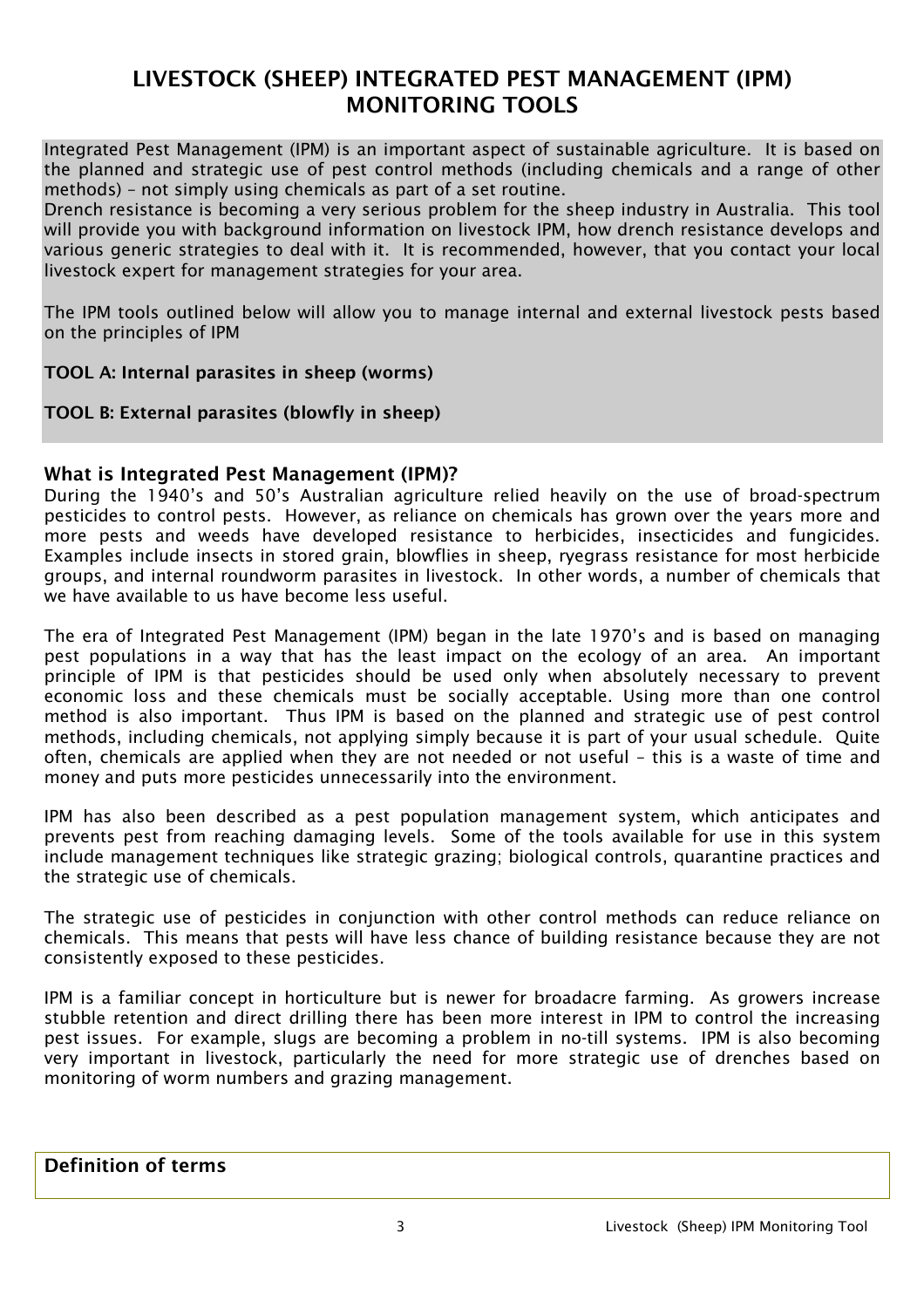*Integrated:* Using more than 1 control method or a 'multi-pronged' approach to pest management (Slater 1998).

*Pest:* Any organism that damages crops or injures or irritates livestock or man (Collins Australian Dictionary 1999).

*Management:* In most situations pest populations can only be managed, not eradicated (Slater 1998).

#### What is driving the use of IPM methods?

#### 1. Pesticide resistance

All organisms, including pests, adapt to their environment leading to slow, evolutionary changes to occurring over many generations. When we expose pests to sub-lethal doses of pesticides, this can speed up evolutionary changes. Where heavy use of chemicals occur, this can lead to a higher proportion of individuals to survive who are resistant to that chemical – they then go on to breed a resistant population.

This ever-increasing occurrence of resistance has been a major driver for IPM. By adopting IPM we can use chemicals more strategically and manage the development of resistance. Chemical companies also support the use of IPM because they would like their products to remain useful for longer.

#### 2. The demand for Quality Assured produce re. Chemical residues

International and domestic markets are requiring agricultural produce to be free of chemical residues – or at least have residues well below Maximum Residue Limits (MRL's). Most Quality Assurance schemes have food safety and human health as a minimum requirement. The adoption of IPM ensures that chemicals are used strategically and along with other pest control methods; and that withholding periods are obeyed.

#### 3. Poor prospect of new chemical groups coming onto the market

The prospect of new chemicals being available to help us overcome resistance (in the short term) is low. Pesticides take many years to develop, test and register. This means we need to use the chemicals that we do have more effectively – so that they remain more useful for longer. This has been a strong driver of IPM adoption.

#### **The main elements of IPM**

There are 4 main steps in IPM as outlined below and then used to help you to make informed decisions about internal (Tool A) and external (Tool B) parasites in sheep:

# ; *Step 1. Know your enemy*

IPM relies on having a good understanding of the pest you are dealing with. You need to understand their biology and ecology. It is essential to know what causes the pest population to fluctuate at certain times of the year – is it the weather, host plant growth stage, available food source? It is also handy to know how the pest behaves and if the pest has any natural predators.

Part of pest behaviour is understanding the life cycle. Some pests have a short life and produce large quantities of offspring (these are called type 'r' pests). They are opportunistic and can build up a high population very quickly (eg. fruit fly). They are very well adapted to short term cropping systems and can reach damaging levels before a 'bust' in their population. The other type of pest is the 'k' pest. They are more adapted to stable, natural ecosystems and spend most of their time competing for survival. These pests live longer, produce less offspring and have stable populations. Examples include scarab beetles.

# ; *Step 2. Set control thresholds*

Restricting pesticide usage is an important part of IPM. The main way to achieve this is to apply chemicals only when pest numbers reach damaging levels, ie, when faecal egg count numbers reach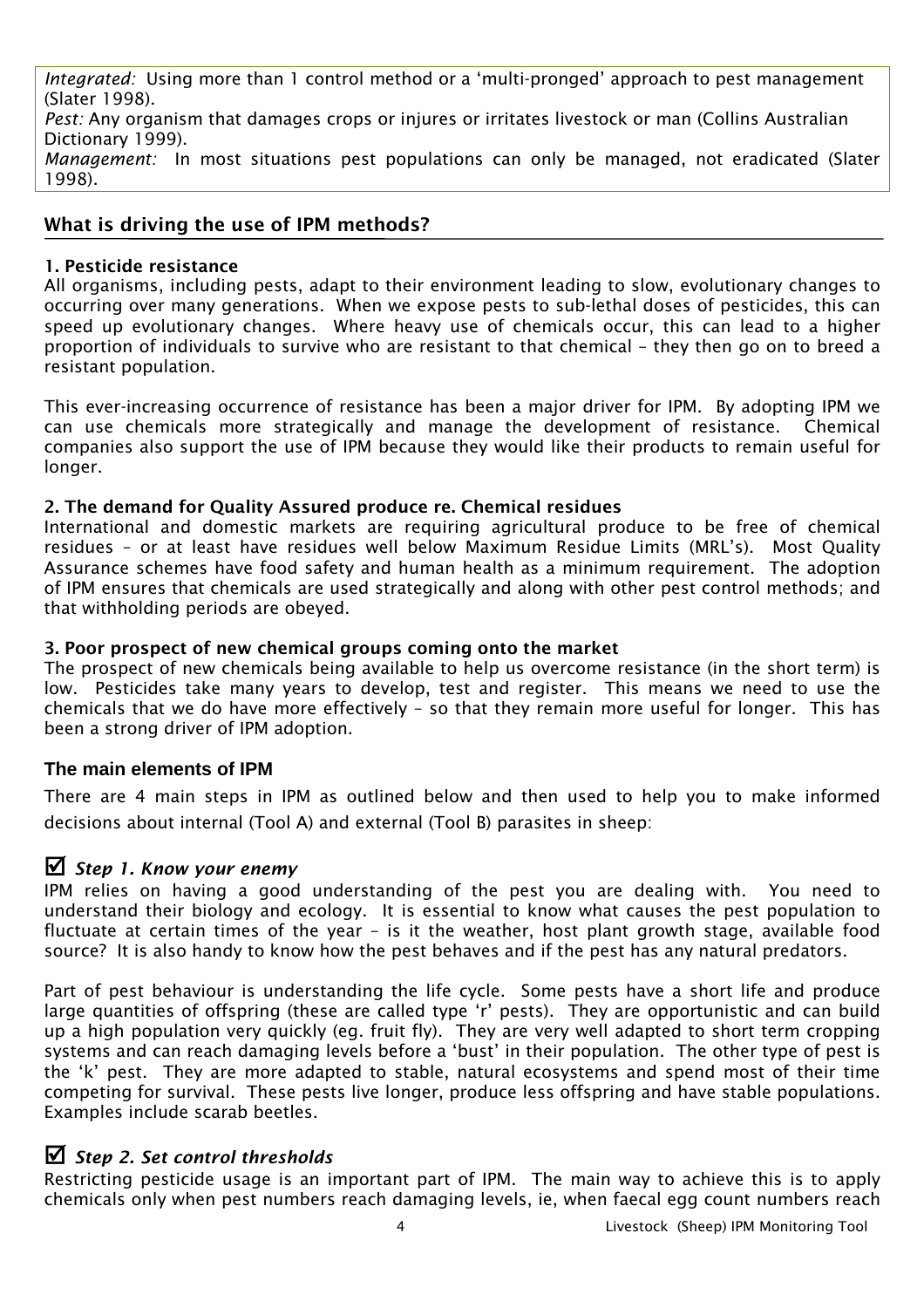a certain level. Over the last few years there has been a number of efforts to define the levels, or control thresholds, for a number of pests. This is also known as 'economic threshold' – the point when control measures need to be taken to prevent economic loss.

# ; *Step 3. Monitor the pest population*

Monitoring is very important for successful IPM – you need to accurately assess pest threats, population fluctuations and apply control methods at the right time. As with any on-farm monitoring, it needs to be simple and inexpensive. Taking faecal samples from sheep and having faecal egg counts and drench resistance tests done is vital for informing your livestock IPM program.

# ; *Step 4. Select the appropriate control method*

There are a number of control methods in the IPM toolbox (See Table 1), including the use of pesticides. When selecting control measures it is important to think about long term control, not necessarily 'quick fixes'.

| <b>Chemical</b>               | Eg. Herbicides, insecticides, fungicides, nematicides.<br>$\bullet$                                                                                         |
|-------------------------------|-------------------------------------------------------------------------------------------------------------------------------------------------------------|
|                               | Reliance on chemicals alone leads to resistance, economic loss due to<br>unnecessary use, risk of negative environmental impacts                            |
| Mechanical /<br>physical      | The oldest form of pest control<br>$\bullet$                                                                                                                |
|                               | Eg. Cultivation, hand hoeing, improved silo design                                                                                                          |
|                               | Overuse can lead to erosion and soil structure damage and increased costs (fuel,<br>labour)                                                                 |
| <b>Cultural</b>               | Eg. Crop rotation, controlling pest-harbouring weeds, seed heat treatment,<br>$\bullet$<br>establishing 'biodiverse' headlands to encourage pest predators. |
|                               | Controlling worm contamination through grazing, cropping and hay conservation<br>practices according to stock susceptibility                                |
| Biological /<br>environmental | The deliberate release of natural predators (requires extensive control, testing<br>$\bullet$<br>and can take many years to develop)                        |
|                               | Is also about encouraging natural predators into an area                                                                                                    |
| Quarantine                    | Keeping infected materials out of specific areas<br>$\bullet$                                                                                               |
|                               | Quarantine new sheep purchases until you are sure they are not carrying drench<br>resistant worms                                                           |
|                               |                                                                                                                                                             |

#### Table 1: IPM control methods (cropping, pasture and livestock examples)

# TOOL A) LIVESTOCK IPM – worm control in sheep

Goal: To understand the important components of livestock IPM and the management strategies available.

# How do internal parasites become resistant?

Sheep worm resistance to drenches (anthelmintics) has been developing since the 1970's, when farmers were encouraged to drench every month. The combination of very frequent drenching and under dosing soon led to a resistance problem that didn't become apparent until the 1980's. A couple of new generation drench groups have become available over the years, but these too have eventually become less useful. Drench resistance has developed due to a number of other factors including:

- when farmers drench for full worm control it actually leads to rapid resistance (it 'selects' for resistant worms to develop)
- not enough rotation between drench groups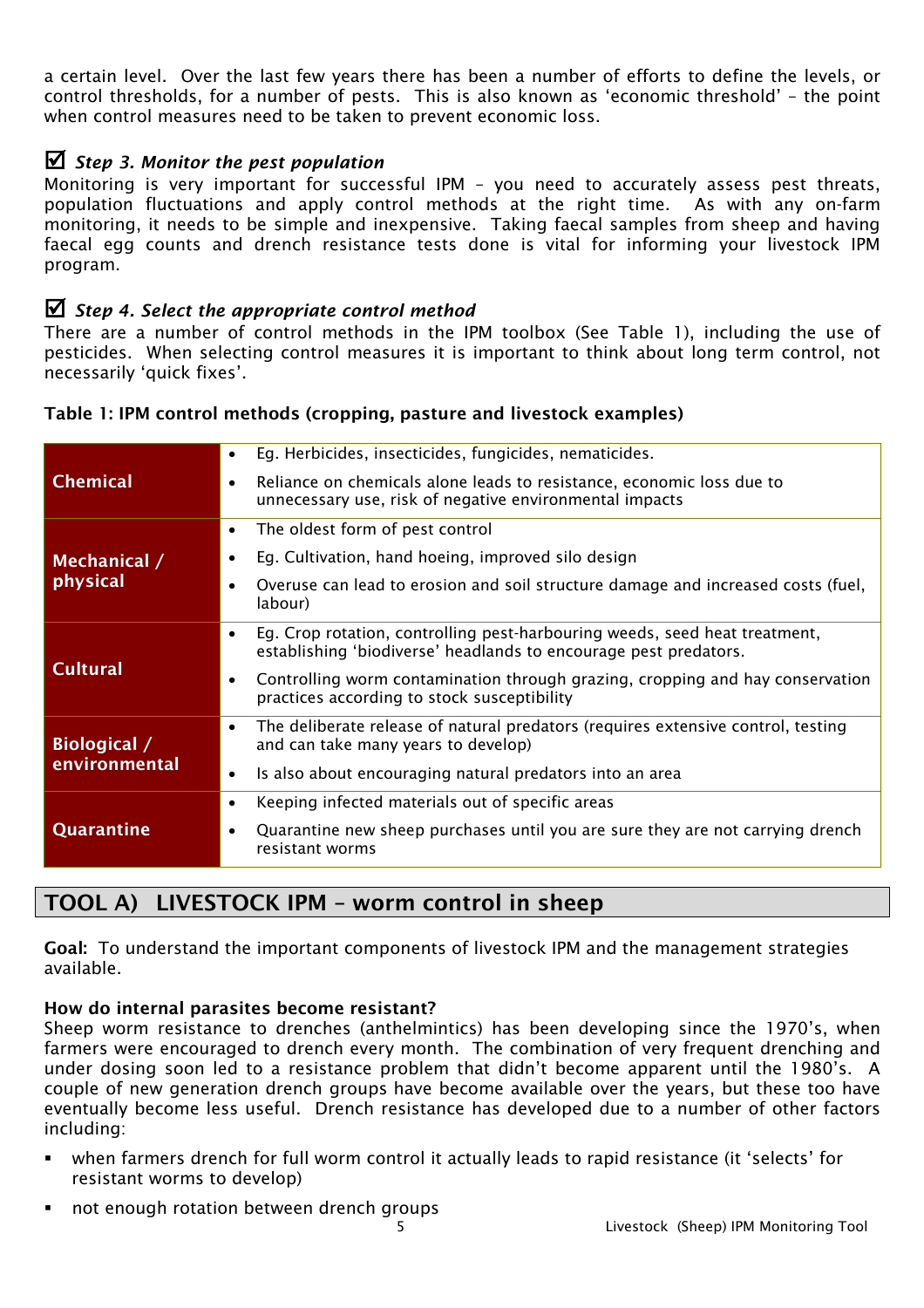- non-strategic use of drenches without monitoring faecal egg counts
- poor grazing practices

Drench resistance is a common problem, occurring on around 90% of farms. NSW Agriculture illustrate the prevalence on drench resistance as:

#### Table 2: Status of drench resistance (2002)

| Drench / drench group                                                         | <b>Prevalence of resistance</b>                                                              |  |  |
|-------------------------------------------------------------------------------|----------------------------------------------------------------------------------------------|--|--|
| Benzimidazole (BZ) - the 'white' drenches                                     | Approx 95% of properties                                                                     |  |  |
| Levamisole (LEV) - the 'clear' drenches                                       | Approx 85% of properties                                                                     |  |  |
| Combination drenches (BZ + LEV)                                               | Approx 75-80% of properties                                                                  |  |  |
| Macrocyclic Lactone (ML) drenches (eg. abamectin,<br>ivermection, moxidectin) | Becoming more common. First reports came from<br>WA but is now commonly found in western Vic |  |  |
| Naphthalophos (Rametin®)                                                      | One recorded case                                                                            |  |  |
| Closantel                                                                     | Common in northern NSW & SE QLD.                                                             |  |  |
| Triclabendazole (Fasinex®, Flukare®, Flukex®)                                 | Small number of resistant strains                                                            |  |  |
| Course: Trisia Veale (Bara Site Diagnostis Convises)                          |                                                                                              |  |  |

• Source: Tricia Veale (Para-Site Diagnostic Services)

#### The main internal parasites affecting livestock Round Worms (nematodes) Barber's pole worm (*Haemonchus*) Black scour worm (*Trichostrongylus*)

Large mouthed bowel worm (*Chabertia*) Large bowel worm (*Oesophagostomum*)

Small brown stomach worm (*Ostertagia*) Thin-necked intestinal worms (*Nematodrius*)

**Trematodes (Flukes)**<br>Liver fluke (*Fasciola hepatica*)

Liver fluke (*Fasciola hepatica*) Stomach fluke (*Paramphistomes*)

Flat worms (Cestodes) Tapeworms

# ; *Step 1. Know your enemy*

Worms live in the sheep for months and eventually are passed out onto the pasture (see Figure 1). They can survive on the ground for 6 months in wet conditions. The larvae live on the grass until it is eaten. Hot weather can kill the larvae. It is possible to clean up most but not all worms in summer (some larvae survive under dung pats and on dam banks).



# Figure 1. Lifecycle of a sheep worm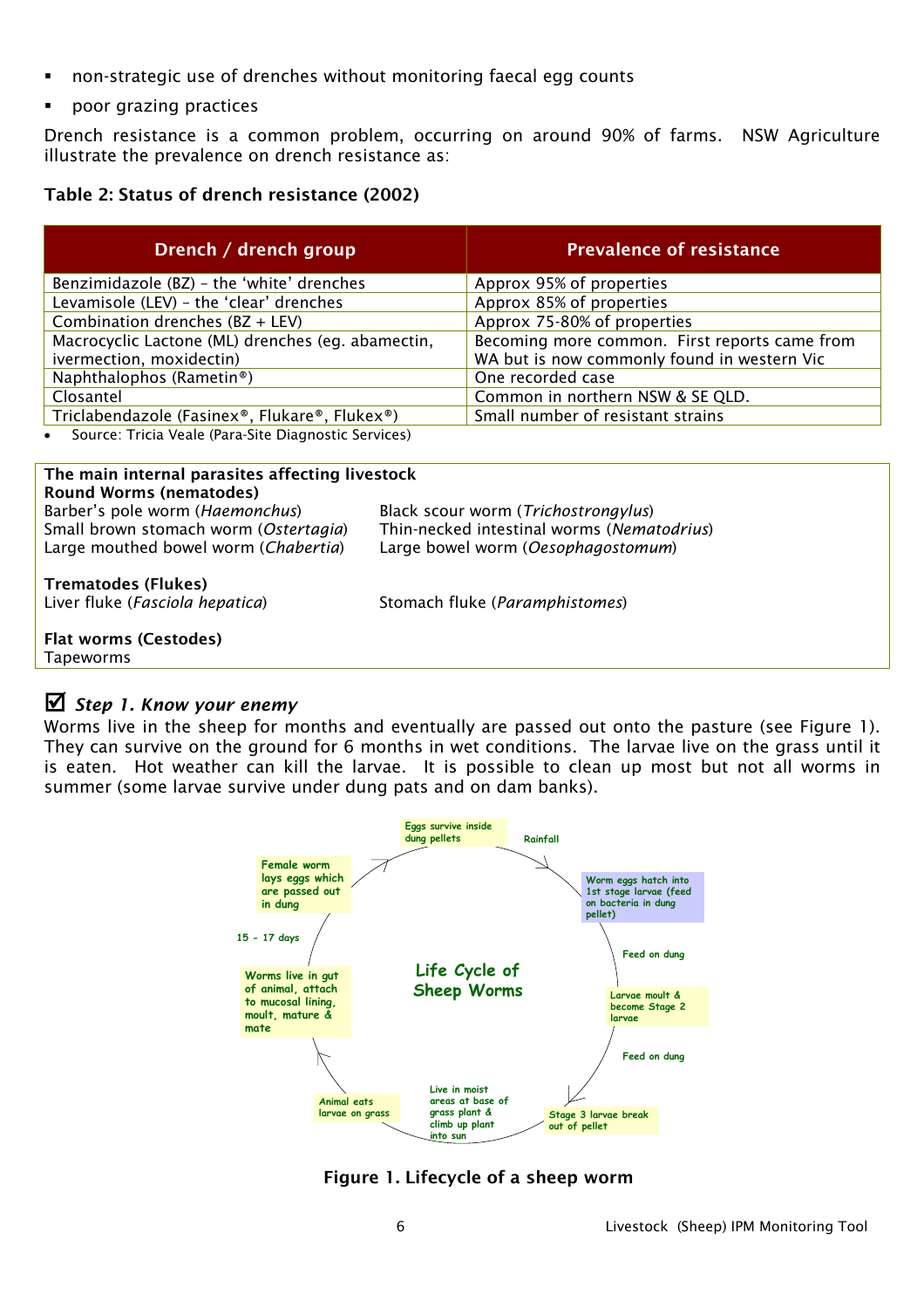# ; *Step 2. Monitor the pest population*

Monitoring of worm numbers is very important for successful worm control. It ensures that worm control occurs only when it is needed. It is vital to monitor for the need for the  $2<sup>nd</sup>$  summer drench. It is especially important to monitor susceptible stock such as weaners. Carrying out Faecal Egg Counts is the best way to monitor worm populations in sheep and on the pastures. To collect the samples:

- Put mob in corner, leave 5 minutes.
- Move animals away.
- Collect 10 fresh dung samples. Place no more than 1 teaspoonful of dung in each bag.
- Fill out paperwork supplied with bags.
- Seal all bags and pack carefully.
- Post samples to your local testing service (contact DPI) on same day as collection (not Friday). Collect early in the working week if possible so as not to sit in the mail for prolonged periods.

The results will tell you how serious the worm infection in the mob is and the degree of contamination in the pasture. These results will allow you to make more informed decisions about drenching. The test results are self-explanatory and usually consist of:

- a description of the mob you tested (eg. 3 year old First Cross Ewes)
- date when last drenched and drench used
- $\blacksquare$  the worm egg count per gram of dung (epg)
- an interpretation eg. 'This is a low to moderate egg count. These sheep do not require drenching immediately, but the result does indicate that worm numbers are building up. They are likely to need treatment in 2 weeks time'.

#### Contact your local DPI office for contact details of your local testing service.

# ; *Step 3. Know the resistance status of your flock*

The best way to determine if your flock is resistant to worms and which drench groups will be most effective is to carry out a Faecal Egg Count Reduction Trial. Dung samples are collected according to instructions from an animal health adviser, veterinarian or laboratory. Kits are available with specific instructions for sample collection. Contact your local DPI officer for more information concerning local laboratory services. The trial will reveal the percent (%) efficiency for each drench group used on your flock.

#### The options for managing worms

#### 1. Using anthelmintics (drenches)

There are a number of generic recommendations concerning use of drenches. Contact your local livestock specialist advisor for treatment suitable to your enterprise.

- Weigh individuals before drenching and draft into weight ranges.
- Calibrate the drench gun.
- Do not overdrench.
- Avoid underdosing always dose for the heavier sheep
- Use the right drench at the right time only when you need to. This means monitoring worm egg counts.
- Drench 3 weeks before sheep are due to be put on stubble (ie. drench B pasture B stubble).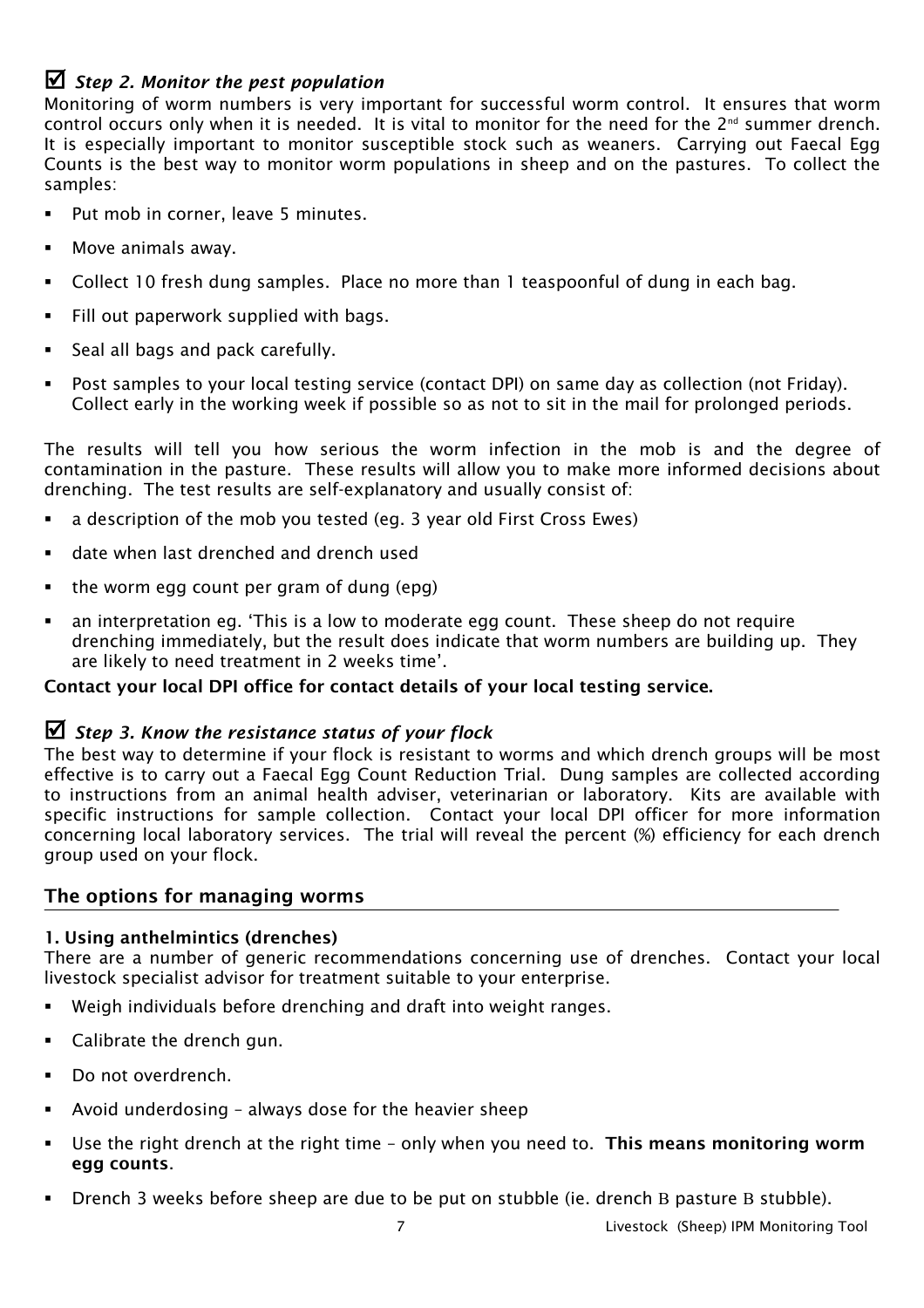- Continue with the  $1<sup>st</sup>$  summer drench but choose the right product. The timing of this drench needs to be when worm 'pick-up' is no longer occurring (when daily temperature is regularly over 20 degrees Celsius (8x5 Wool Profit Program, 2003).
- Do a  $2^{nd}$  summer drench only if you need to (based on egg counts) drench only if egg counts are over 150 epg (8x5 Wool Profit Program 2003).
- Consider a pre-lambing drench but don't do it automatically.
- Ensure good worm control at weaning (10-14 weeks old).
- Capsules are a last resort they can lead to serious resistance problems.
- Give new sheep a 'quarantine' drench (Q drench) Otherwise known as the 'triple whammy' or 'Q drench' (usually Cydectin plus rametin + BZ or ramazole). Make sure you drench to correct weight – there can be a danger of overdosing.
- After giving them the 'Q' drench, put them into a wormy paddock to pick up the strain of worms on your farm (if you have a few survivors of the Q drench, they are diluted into the system).
- Incorporate other strategies at every opportunity.

#### 2. Grazing management

Understand the susceptibility of your stock and manage grazing accordingly: Certain classes of livestock are more susceptible to worms than others. The least resistant are: weaned lambs, late pregnant and lactating ewes and hoggets. Adult dry sheep more than 2 years old are the most resistant. If pastures are grazed by resistant stock, they will be a lower risk when grazed by susceptible stock. This is an effective way to prepare a paddock for grazing of susceptible stock – it is often referred to as 'smart grazing' the paddock before susceptible mobs go in. Adult cattle can also be used for 'smart grazing'. Pastures grazed by susceptible stock can usually be safely grazed by resistant stock (MLA, 2004). Grazing management should be used in conjunction with a drench program.

Resting paddocks in summer: Where summers are hot and dry for at least 6-8 weeks, resting paddocks is a good option for worm control. However, once the autumn break occurs, worm larvae survive until the next dry season.

Grazing management should be used in conjunction with a drench program. The following diagram illustrates what this might look like. You will need to adapt for your own situation or seek advice on how to go about this.

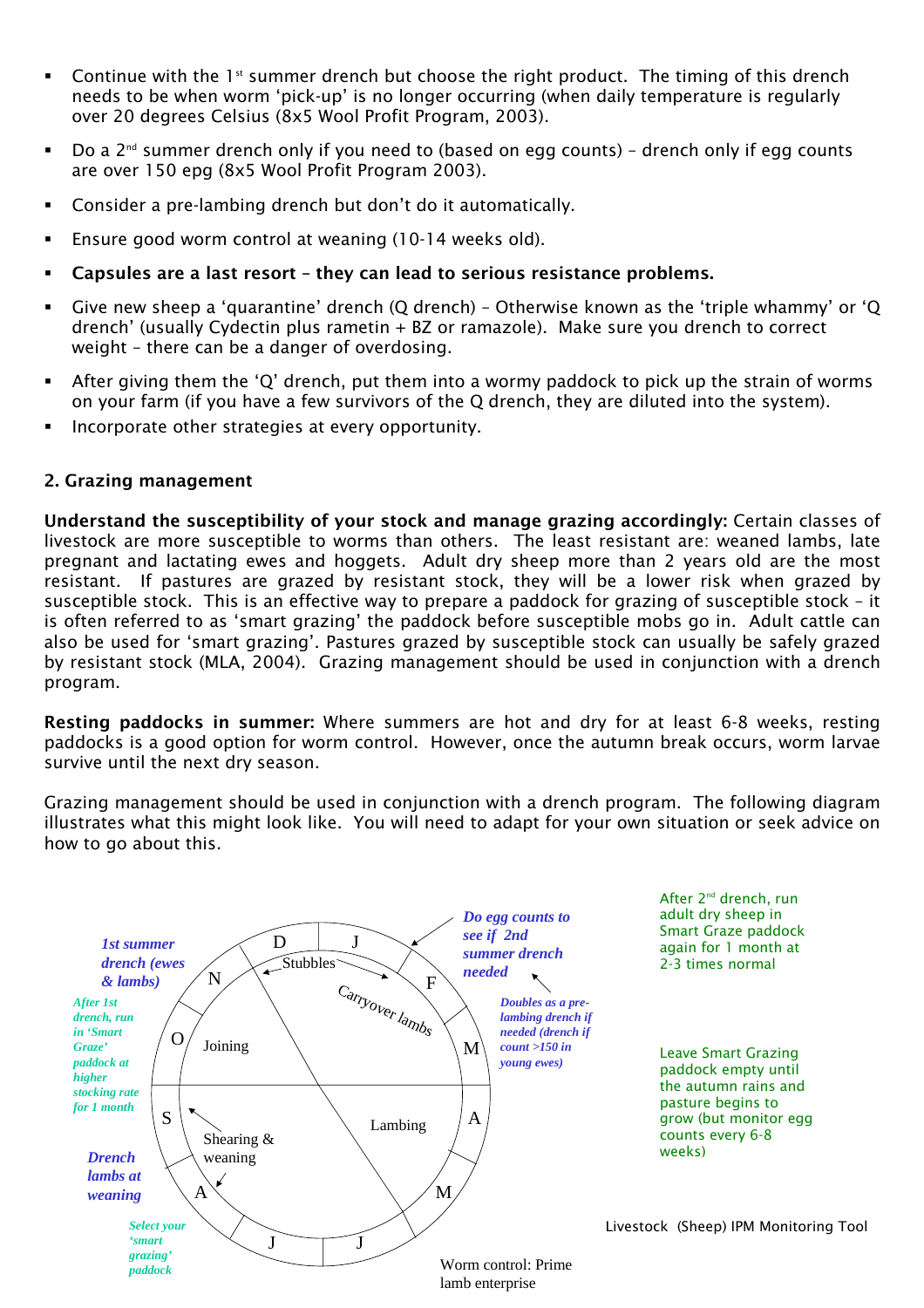Figure 2: Worm control program 'wheel' based on a prime lamb enterprise. (Holmes Sackett & Assoc Pty Ltd, 2004 and Mackinnon Project Newsletter, 1999).

#### $\mathcal{Z}$  **A blank 'wheel' is included for you to map your own enterprise.**

#### **Worm control program wheel**

Use the example wheel on the previous page as a guide to come up with your own worm control program to suit your enterprise.

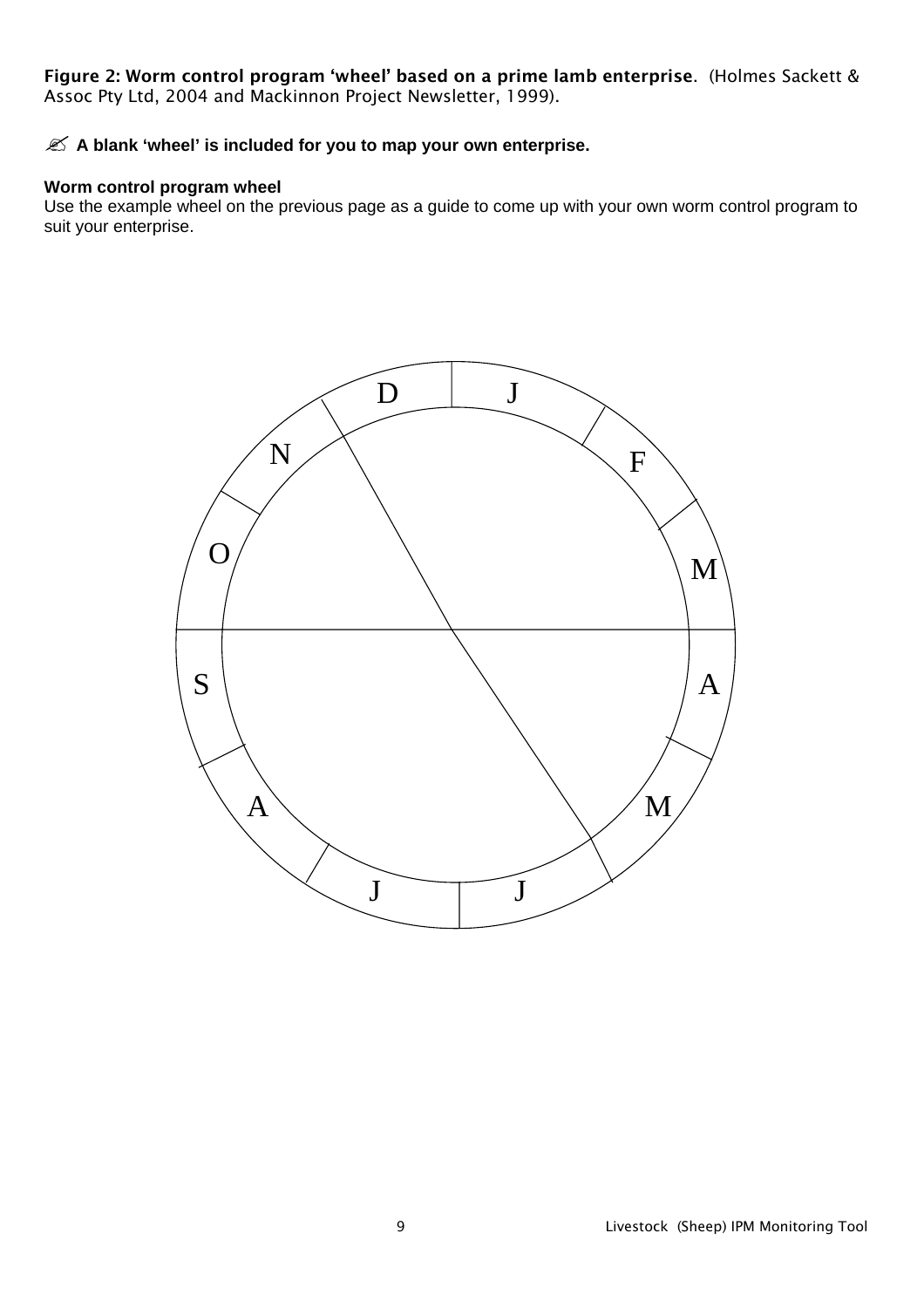# TOOL B: Controlling external parasites in livestock.

## Case Study: sheep blowflies

Goal: To understand how IPM applies to control of blowflies in sheep.

IPM can also be applied to the control of blowflies (*Lucilia cuprina*) in sheep. IPM can reduce the incidence of fly strike in sheep, reduce the cost of flystrike treatment and reduce the pesticide residues in the wool clip.

## ; *Step 1. Know your enemy*

It is important to understand some detail about fly biology in order to manage them. Flies live for 2 to 3 weeks. In warm weather, they mature in 17 days. Females hatch from the soil and find a high protein food source such as carcasses or manure – weeping skin is a favourite! The females then mate and produce between 50 to 250 eggs. The eggs hatch in 12 hours and the newly hatched maggots thrive on moist, weeping skin. As they get older they start to attack dry, healthy skin. The maggots spend 3-4 days on the sheep, drop off, burrow into the ground and pupate. In warm weather, the adults emerge 7-9 days later. In cold weather, development is suspended until spring and in southern Australia many pupae die. When conditions become ideal a 'fly wave' can occur. This is usually after 3 breeding cycles and is 6-9 weeks after the first sign of fly activity.

This information tells us that important strategies would include controlling fleece rot (to eliminate an ideal fly environment).

#### ; *Step 2. Select the appropriate control method*

There are a number of control methods, including the use of pesticides.

| Physical and cultural methods<br>Mulesing, tail docking, worm control, managing skin<br>disease, crutching, time of lambing, managing<br>footrot, pizzle treatment, destroying wool that<br>contains maggots. | Biological / environmental<br>Using fly traps.    |
|---------------------------------------------------------------------------------------------------------------------------------------------------------------------------------------------------------------|---------------------------------------------------|
| Genetic improvement                                                                                                                                                                                           | Chemical                                          |
| Genetic improvement for reduced fleece rot, dermo,                                                                                                                                                            | Preventative jetting and individual treatments as |
| reduced dags and wrinkly skin.                                                                                                                                                                                | needed.                                           |

Sometimes it is necessary to use chemicals to treat individual sheep. To decide which chemical to use, it is important to consider: the length of protection required, the possibility of residues contaminating the wool (check the withholding period) and whether fly resistance has been reported for that chemical. Only treat the most susceptible parts of the body.